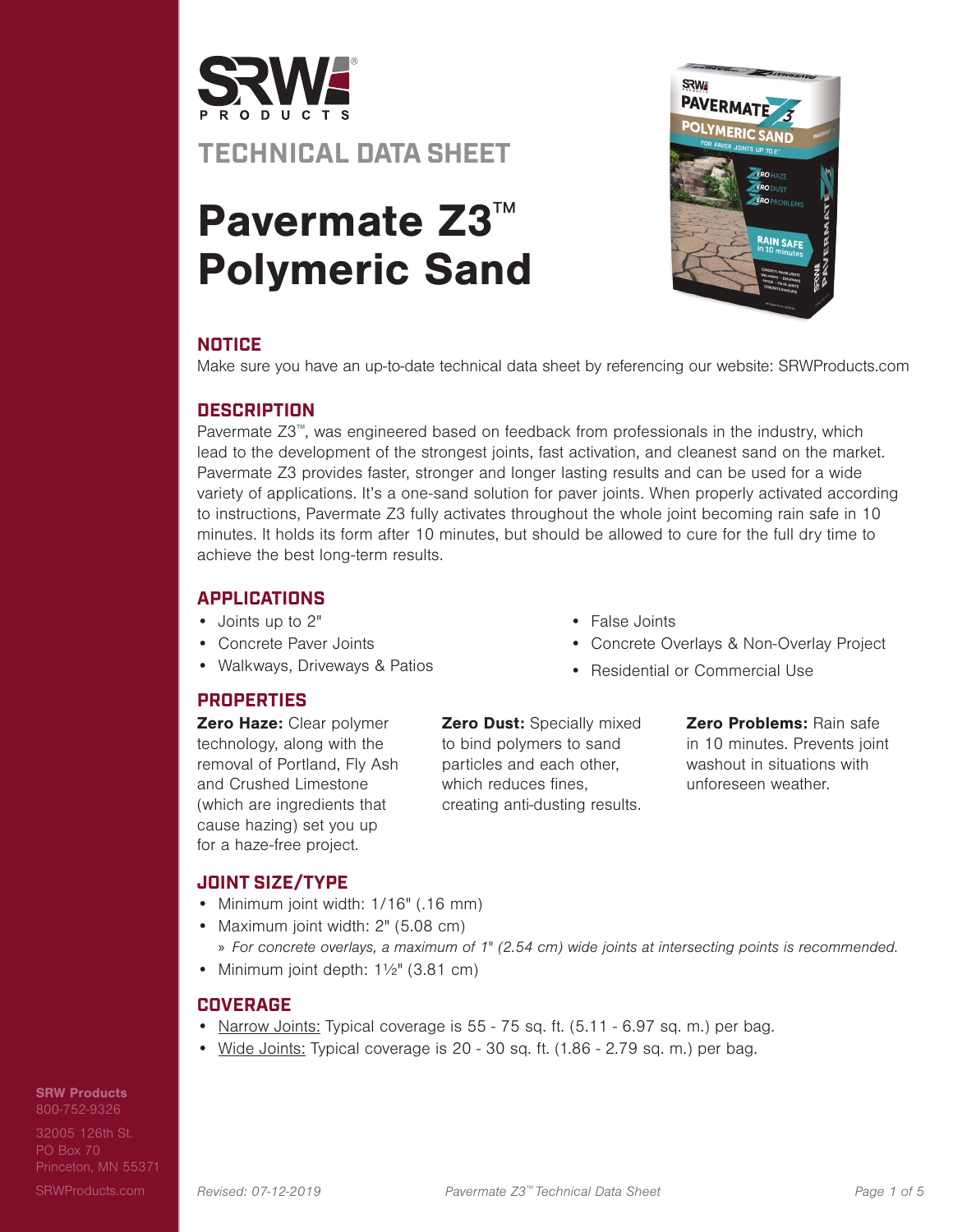#### **USER TIPS**

- Test in a small discrete area.
- Temperatures must remain above 32°F (0°C) throughout installation and curing.
- Not recommended for flagstone patios, porcelain tile or wet/heavily shaded areas. Do not use on pool copings.
- Clay pavers must be completely dry prior to sand install. Moisture in the clay pavers can activate the sand on the surface and leave a residue.
- Proper compaction is very important for obtaining optimal joint strength.
- Continuous dampness can prevent polymeric sand from curing properly. Irrigation systems should be turned off until polymeric sand has fully cured.
- For best results, wait 28 days after installation before cleaning and sealing.

#### **INSTALLATION INSTRUCTIONS** PREPARATION

- A. Install pavers using manufacturer's guidelines for bedding, leveling and installation. Fully clean off debris from the project area.
	- Installations should have a proper drainage layer of sand with a depth of 1" (2.54 cm). In addition, weep holes need to be added to concrete overlays.
	- If existing project, properly clean out joints before applying polymeric sand and skip to step C.
- **B.** Compact pavers thoroughly using a rubber-plated compactor.
	- If compactor is not rubber-plated, cover pavers with a woven fabric while compacting to help protect paver surface from damage.
	- Pavers must be completely dry before installing polymeric sand. Wait 24 hours after rain.

#### APPLICATION

- C. Gently tumble bag, then cut the bottom and apply Pavermate Z3™ evenly over the surface.
- **D.** Spread sand into joints, completely filling to the full depth of the pavers.
	- Avoid pushing sand over long distances.
	- Remove excess sand from surface of pavers before compacting.
- E. Compact filled joints using a rubber-plated compactor.
	- Repeat compacting and filling (steps C E) if necessary.
- **F.** Remove excess sand from paver surface using a soft bristle broom and set the joint height with a leaf blower on idle.
	- Once complete, joint height should be filled to 1/8" (.32 cm) below the top of the paver.

#### ACTIVATION

- G. Working in sections up to 200 sq. ft. (18.58 sq. m.), water the section for a total of 2 minutes. Do not allow the section to dry during the 2 minute watering:
	- MIST: Use hose with a sprayer attachment set to "mist" or similar light setting. Mist area until the surface is wet.
	- SHOWER: Next, set hose to "light shower" to allow more water over the area. Repeat shower two times over the section.
- H. Use a screwdriver to test for proper moisture depth of at least 1" (2.54 cm). If depth is not achieved, immediately wet the area with a shower setting.
- I. Once moisture depth is achieved, blow off excess water using a leaf blower.

#### CURING

- J. Rain safe 10 minutes after joint activation.
	- A flexible joint is a sign that reaction has occurred but is not completely cured.



















SRW Products 800-752-9326

32005 126th St. PO Box 70 Princeton, MN 55371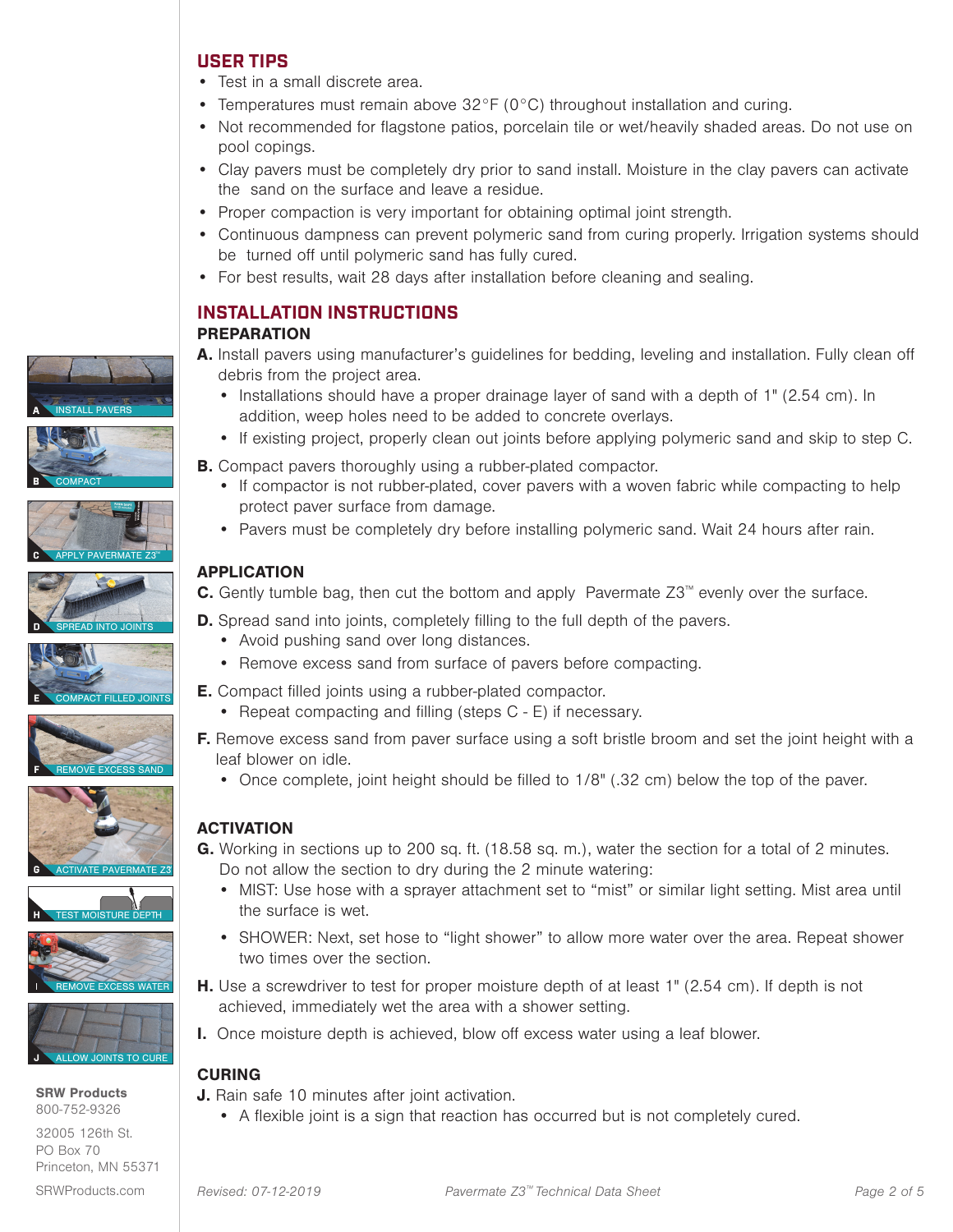- A dry environment is important to allow joints to fully cure. For best performance, install when no rain is forecasted for 24 hours.
- Wait 28 days prior to cleaning or sealing.

#### **IMPORTANT**

Do not apply product to wet or damp surfaces. The activation of the binder will make Pavermate Z3<sup>™</sup> Polymeric Sand stick to the surface and prevent it from flowing into the joints. Do not mix Polymeric Sand with cement or sand. Avoid excessive wetting or flooding of paved areas during installation. Not for use on submerged or constantly wet surfaces. Do not use as a substitute for mortar (e.g. paving stones installed over a concrete bedding). Use on pavers or slabs installed over a drainage bed (sand-set).

#### **STORAGE AND SHELF LIFE**

Store product in its original packaging, in a dry place and away from UV rays. Bags may be stored outside if they are properly protected with an opaque and waterproof tarp.

- If storing product outdoors in unprotected areas, inspect the pallet(s) upon receipt of goods.
- If any damage is observed to the pallet cover, bring any pallet with damaged pallet wrapping into a protected and covered area.
- Once a pallet is opened, it is important to immediately bring the material into a protected and covered area.

#### **WARNINGS**

## KEEP OUT OF REACH OF CHILDREN.

WARNING: This product can expose you to Silica, crystalline (airborne particles of respirable size), which is known to the State of California to cause cancer. For more information go to www.P65Warnings.ca.gov. Precaution: Contains a dry polymer that will cause eye irritation and possible eye injury. If any mixture gets into eyes, rinse immediately with clean water. If irritation persists, seek prompt medical attention. 24-HOUR CHEMICAL EMERGENCY 800-424-9300.

Test in a small discrete area. As with any installation, standard safety equipment is recommended. For best results and protection against rain events 10 minutes after activation, follow instructions completely and accurately. Product quality and performance will be affected if joints are not allowed to fully cure. Manufactured in the USA. © 2019 SRW Products. All rights reserved.

**WASHINGTON OF THE SEA** 

#### **SHIPPING**

Land and sea: NOT REGULATED

## **PACKAGING**

| PART#<br><b>QUANTITY</b><br><b>SIZE</b><br>COLOR<br><b>SSAN PAVZ3 TAN</b><br>49 BAGS/PLT<br>50 lb BAG<br>TAN<br><b>GRANITE</b><br>50 lb BAG<br>49 BAGS/PLT | PAVERMATE Z3™ Polymeric Sand • Joints up to 2" |
|------------------------------------------------------------------------------------------------------------------------------------------------------------|------------------------------------------------|
|                                                                                                                                                            |                                                |
|                                                                                                                                                            |                                                |
|                                                                                                                                                            | SSAN PAVZ3 GRA                                 |
| SSAN PAVZ3 BLK<br>49 BAGS/PLT<br><b>BLACK</b><br>50 lb BAG                                                                                                 |                                                |
| <b>SSAN PAVZ3 IVY</b><br>49 BAGS/PLT<br><b>IVORY</b><br>50 lb BAG                                                                                          |                                                |

**Ivory\* Black\*** <sup>\*</sup>Enlarged to show detail. Actual color and **Black\*** availability varies by geographic location.

SRW Products

800-752-9326 32005 126th St.

PO Box 70 Princeton, MN 55371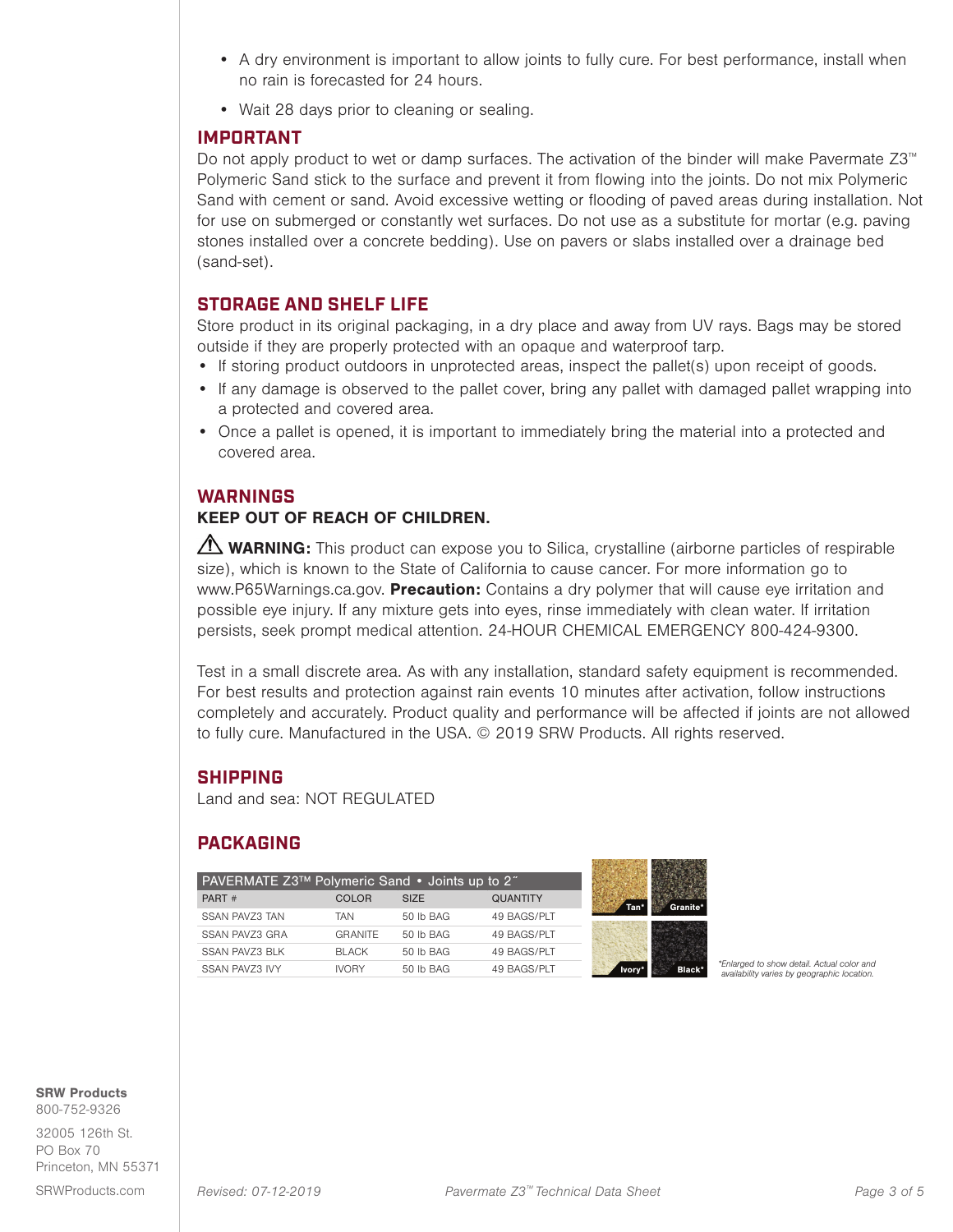#### **SRW PRODUCTS® GUARANTEE**

When properly used as intended, should one of our products not perform to your expectations, SRW Products will replace the defective product with the same or similar item. Monetary refunds are not available for products or additional expenses incurred with the use or application of this product; including, but not limited to, labor for installation and other materials or costs. SRW Products will not replace products which have been misused or abused. To make a defective product claim, send the entire product purchased, a legible copy of your dated sales receipt, photo of defective product or area, and a letter detailing the nature of the problem to:

#### SRW Products Attn: Customer Service PO Box 70 Princeton, MN 55371

Please include your full name, mailing address, and phone number. This guarantee expires five years from the product purchase date.

We take pride in selling solid solutions for better hardscapes. If you have suggestions or comments, please email us at srw@srwproducts.com.



## **INSTRUCCIONES**

## PREPARACIÓN

- A. Instale los adoquines usando las instrucciones del fabricante para el asiento, nivelación e instalación. Limpie completamente los residuos del área del proyecto.
	- Las instalaciones deben tener una capa de drenaje adecuada de arena con una profundidad de 1" (2.54 cm). Además, es necesario agregar orificios de drenaje a las capas de concreto.
	- Si es un proyecto existente, limpie adecuadamente las juntas antes de aplicar arena polimérica y siga la etapa C.
- B. Compacte los adoquines completamente utilizando un compactador recubierto de goma.
	- Si el compactador no está recubierto de goma, cubra los adoquines con una tela tejida mientras lo compacta para ayudar a proteger la superficie de la pavimentadora contra daños.
	- Los adoquines deben estar completamente secos antes de instalar arena polimérica. Espere 24 horas después de la lluvia.

#### APLICACIÓN

- C. Suavemente deje caer la bolsa, luego corte la parte inferior y aplique Pavermate Z3™ uniformemente sobre la superficie.
- D. Extienda la arena en las juntas, llenando completamente hasta la profundidad total de los adoquines.
	- Evite empujar la arena en largas distancias.
	- Retire el exceso de arena de la superficie de los adoquines antes de compactar.
- E. Compacte las uniones rellenas utilizando un compactador recubierto de goma.
	- Repita la compactación y el llenado (etapas C E) si es necesario.
- F. Retire el exceso de arena de la superficie de la pavimenta dora con una escoba de cerdas suaves y ajuste la altura de la junta con un soplador de hojas en reposo.
	- Una vez completado, la altura de la junta se debe llenar a 1/8" (.32 cm) debajo de la parte superior de la pavimentadora.

#### **ACTIVATION**

#### SRW Products

800-752-9326

32005 126th St. PO Box 70 Princeton, MN 55371

- G. Trabaje en secciones de hasta 200 pies cuadrados. (18.58 metros cuadrados), riegue la sección por un total de 2 minutos. No permita que la sección se seque durante el riego de 2 minutos:
	- NEBULIZADO: use la manguera con un accesorio de rociador configurado en "nebulizado" (o "mist" en inglés) o configuración ligera similar. Rocíe el área hasta